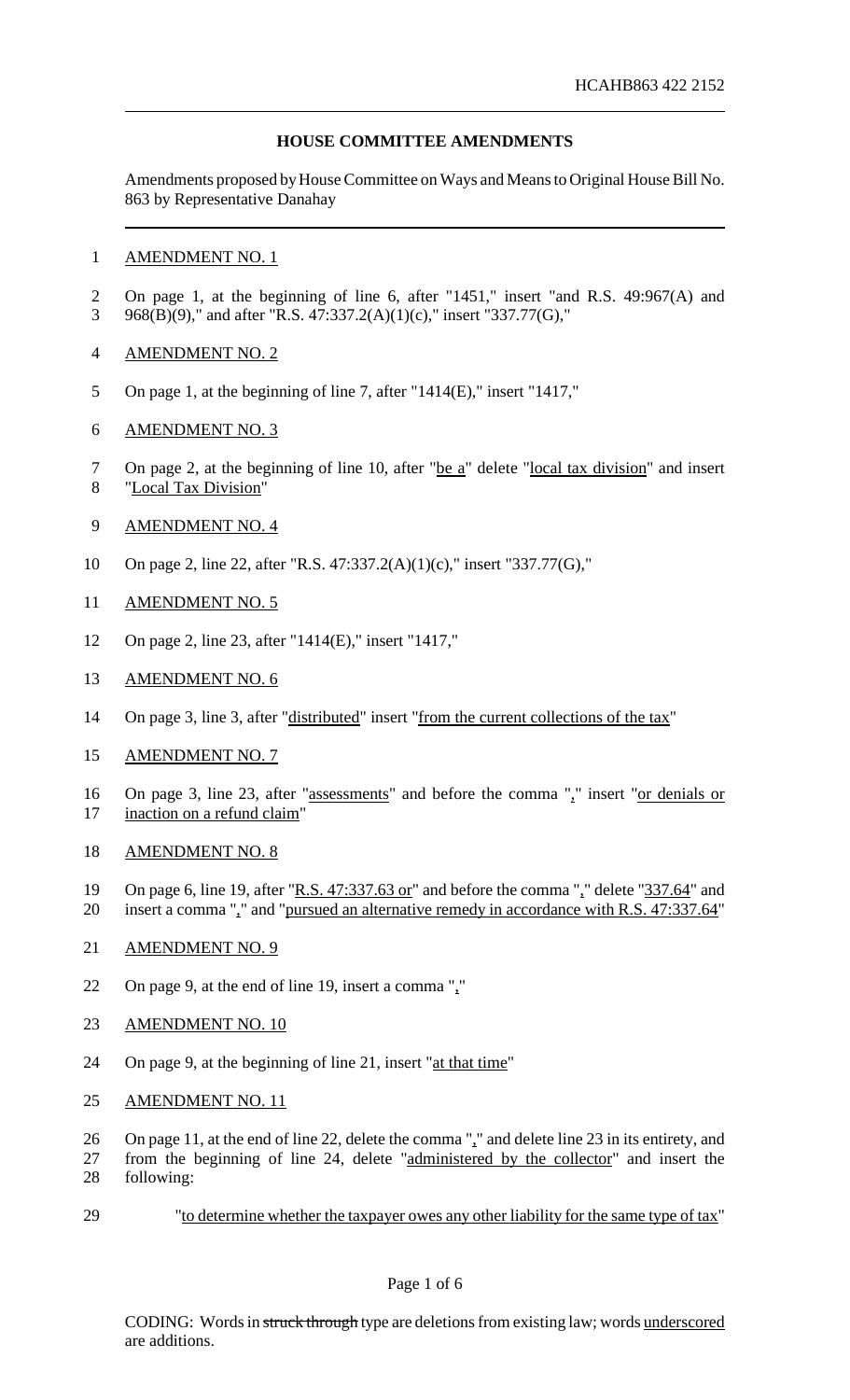# AMENDMENT NO. 12

On page 12, between lines 13 and 14, insert the following:

 "G. A claim for a refund or credit in a properly addressed envelope with sufficient postage delivered by the United States Postal Service is deemed filed by the taxpayer and received by the collector on the date postmarked by the United States Postal Service. Additionally, a claim for refund or credit is deemed filed by 7 the taxpayer and received by the collector through any means provided for by any regulation promulgated pursuant to R.S. 47:337.97 through 337.100."

- AMENDMENT NO. 13
- 10 On page 13, line 3, after "ordering the" delete "refunding" and insert "refund" and after "overpayment or" insert "ordering"
- AMENDMENT NO. 14
- 13 On page 13, line 4, after "interest," delete "and penalty" and insert "penalty, attorney fees, and other amounts"
- AMENDMENT NO. 15
- 16 On page 14, line 1, after "calendar" change "day" to "days"
- AMENDMENT NO. 16
- 18 On page 17, at the beginning of line 12, after "A." insert " $(1)$ "
- AMENDMENT NO. 17
- 20 On page 17, line 13, after "Appeals." insert
- "(2)"
- AMENDMENT NO. 18
- On page 17, between lines 15 and 16, insert the following:
- "(3) The member appointed pursuant to R.S. 47:1402(D) shall be the hearing 25 judge of the Local Tax Division of the board. For the purposes of the Local Tax Division, the judge shall exercise all jurisdiction, authority, and powers of the board and its chairman, including the hearing of cases to be adjudicated in the division and 28 the rendering of orders and judgments in such cases. The remainder of the board may temporarily exercise these functions during any vacancy in this appointment, but may only hear and render judgment in a case in the division if this appointment remains vacant for more than ninety days."
- AMENDMENT NO. 19
- On page 17, at the beginning of line 27, delete "case" and insert "pre-trial matter"
- AMENDMENT NO. 20
- On page 18, between lines 4 and 5, insert the following:
- $\frac{36}{26}$  (3)(3)(3) Upon the joint motion of all parties in any matter, or pursuant to an election made by the local collector in accordance with the provisions of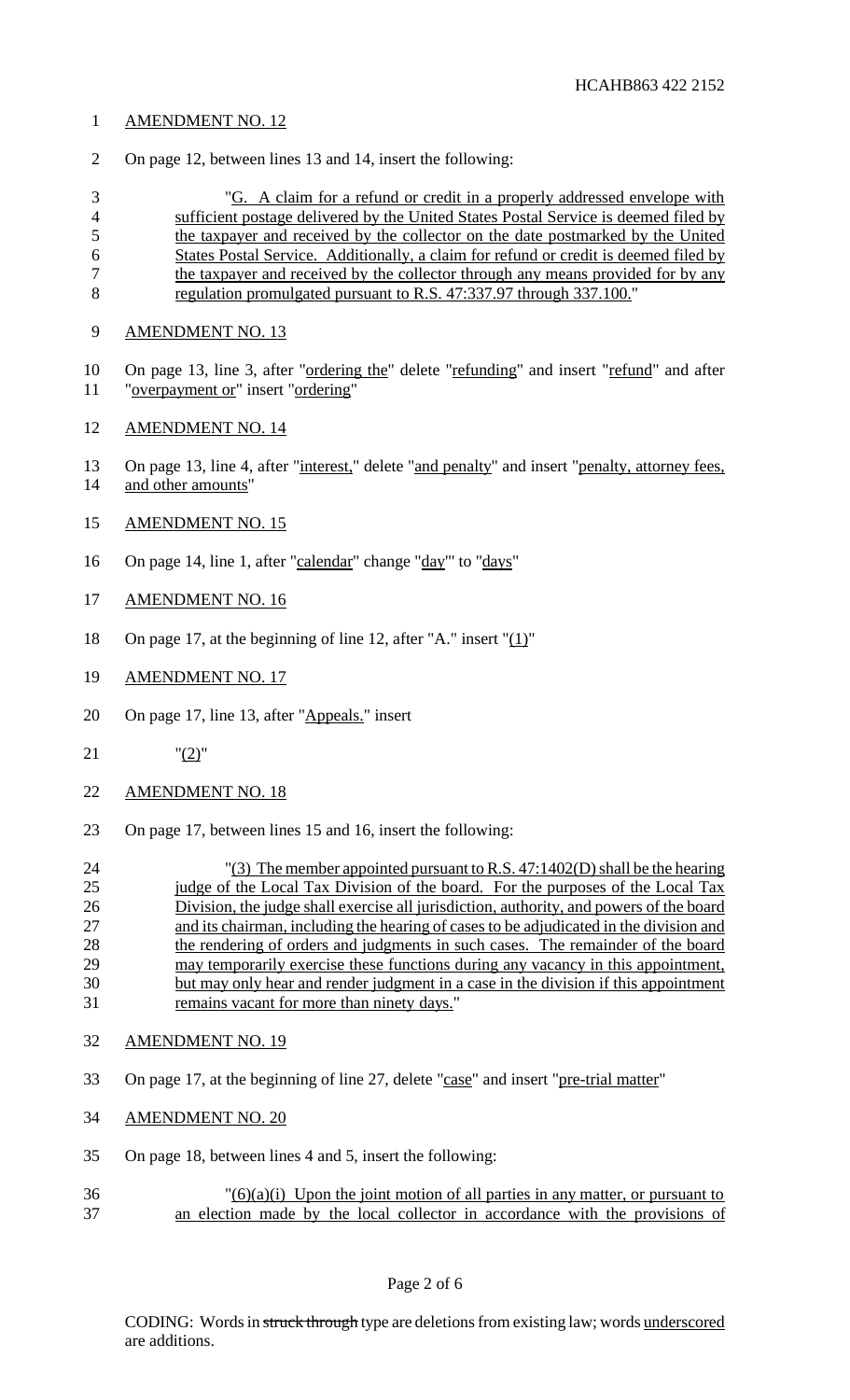board's Local Tax Division. (ii) A case designated to be heard in the Local Tax Division shall be 4 adjudicated as provided for in RS. 47:1403(A)(3). (iii) A case designated to be heard in the Local Tax Division may thereafter instead be heard and adjudicated by the entire board only upon the joint motion of 7 all parties. However, any board member may exercise the powers granted in R.S. 47:1408, and the chairman may issue other non-dispositive orders concerning cases in the division upon the joint motion of all parties or, in the absence of and at the 10 direction of the hearing judge. (b) A local collector may elect in advance to have all cases against that local collector heard in the Local Tax Division. Such election shall be made, or repealed, in the form of an affidavit executed by the local collector. The affidavit shall be 14 effective only for those cases filed with the board against that local collector at least ninety days after the filing of the affidavit with the board's secretary-clerk. The secretary-clerk shall publish a list on the board's website identifying the respective dates on which any such affidavits were filed." AMENDMENT NO. 21 20 On page 18, line 18, after " $\underline{B(1)}$ " delete "In any case against the state collector, the" and<br>21 insert "The" insert "The" AMENDMENT NO. 22 On page 18, delete lines 21 and 22 in their entirety and insert the following: "(2) Upon the request of any party, the board shall issue written reasons in 25 addition to its judgment in a case." AMENDMENT NO. 23 On page 19, between lines 13 and 14, insert the following: "§1417. Recusal; board members A. In accordance with the provisions of the Louisiana Code of Civil Procedure, a board member may voluntarily recuse himself and withdraw from any proceeding in which he cannot accord a fair and impartial hearing or consideration. 33 B.(1) Any party may also request the recusal of a board member by filing a motion for recusal promptly upon learning of the basis for the disqualification, stating with particularity the grounds upon which it is claimed that a fair and impartial hearing cannot be accorded. (2) The issue shall be determined promptly by the remaining board members in accordance with the rules of the LouisianaCode of Civil Procedure concerning the recusal of district judges. C.(1) Upon the entry of an order of recusal concerning a board member or members, the remaining board members may hear and decide the case, or the chairman may assign the case to be heard in accordance with R.S. 47:1403(B)(2), and the board member acting as hearing judge shall render the judgment of the board.

Subparagraph (b) of this Paragraph, a case filed with the board shall be heard in the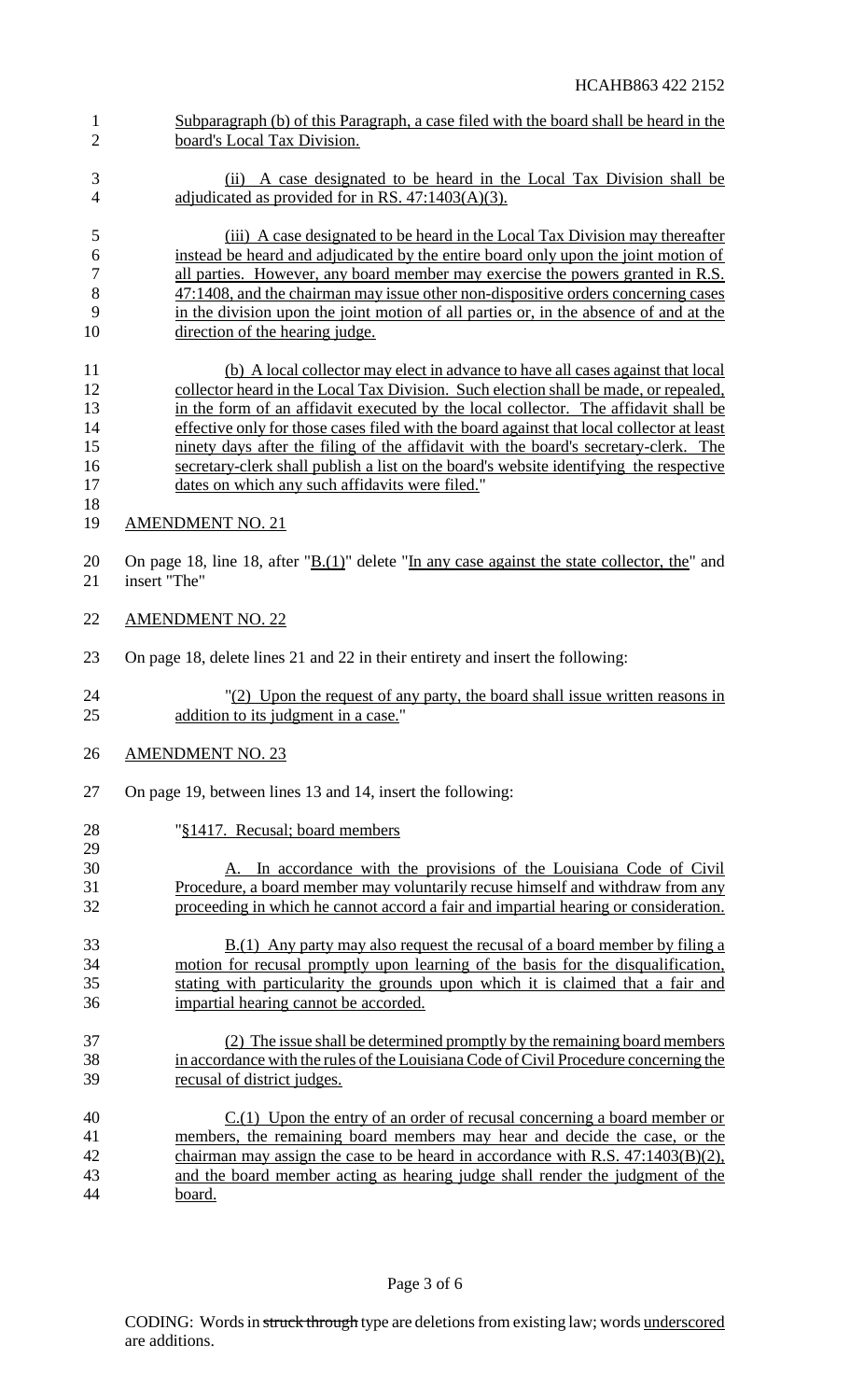(2) If all board members are recused, the chairman shall promptly notify the chief justice of the Louisiana Supreme Court, who shall appoint a retired judge to adjudicate the case as a hearing judge ad hoc for the board and to render the 4 judgment of the board in the matter. For purposes of this Subsection, any person who has held office as a judge pursuant to Article V, Section 22 of the Constitution of Louisiana may be appointed. The retired judge shall be compensated pursuant to R.S. 11:1384 from funds available to the board, and these expenses may be assessed 8 as costs.

 (3) Upon entry of an order of recusal concerning the board member presiding 11 over a case in the Local Tax Division, the case shall be reassigned to be heard in 12 accordance with Paragraph (2) of this Subsection, or, upon a joint motion of all 13 parties it may either be heard pursuant to Paragraph (1) of this Subsection or be 14 transferred to the district court of proper venue.

 D. Notwithstanding any provision of law to the contrary, including Chapter 15 of Title 42 of the Revised Statutes of 1950, as amended, if any member of the 17 board is recused from a case pursuant to this Section, he may continue to serve as a member of the board while the remainder of the board adjudicates a taxpayer's appeal or claim, but the board member shall have no participation or involvement in any case in which he is recused."

21 AMENDMENT NO. 24

- 22 On page 21, line 17, after "taxpayer" insert "or collector"
- AMENDMENT NO. 25
- 24 On page 22, line 6, after " $a$ " insert "sales and use"
- AMENDMENT NO. 26

26 On page 24, at the beginning of line 2, delete "Whenever" and insert "Except as otherwise provided by law, whenever"

AMENDMENT NO. 27

- On page 24, at the beginning of line 12, after "Section 3." insert the following:
- "R.S. 49:967(A) and 968(B)(9) are hereby amended and reenacted to read asfollows:
- §967. Exemptions from provisions of Chapter

 A. Chapter 13 of Title 49 of the Louisiana Revised Statutes of 1950 shall not be applicable to the Board of Tax Appeals, the Department of Revenue, with the exception of the Louisiana Tax Commission that shall continue to be governed by this Chapter in its entirety, unless otherwise specifically provided by law, and the administrator of the Louisiana Employment Security Law; however, the provisions of R.S. 49:951(2), (4), (5), (6), and (7), 952, 953, 954, 954.1, 968, 969, and 970 shall 39 be applicable to such board, department, and administrator.

- 40 \* \* \* \*
- §968. Review of agency rules; fees

42 \* \* \* \*

### Page 4 of 6

CODING: Words in struck through type are deletions from existing law; words underscored are additions.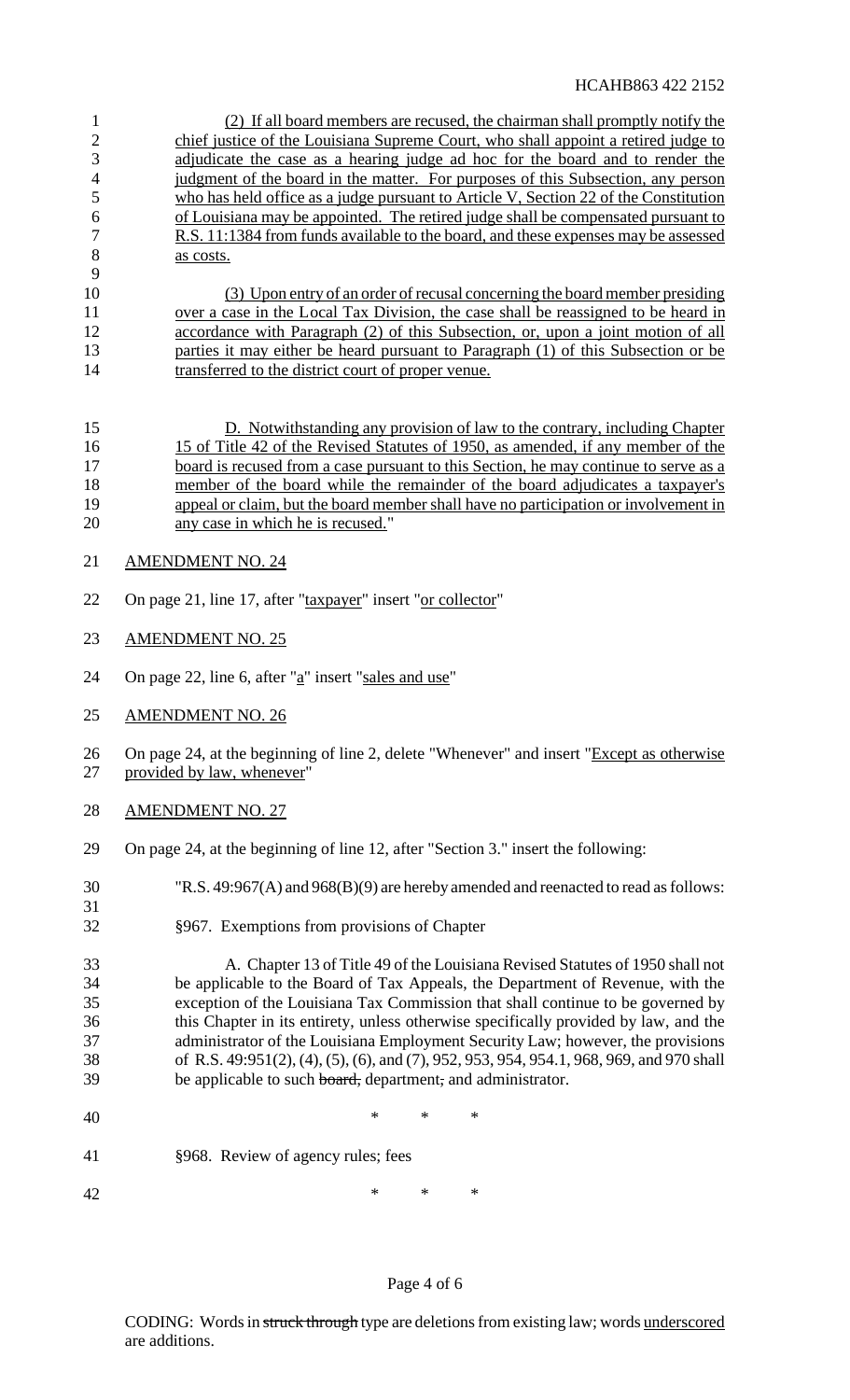### HCAHB863 422 2152

 B. Prior to the adoption, amendment, or repeal of any rule or the adoption, increasing, or decreasing of any fee, the agency shall submit a report relative to such proposed rule change or fee adoption, increase, or decrease to the appropriate standing committees of the legislature and the presiding officers of the respective houses as provided in this Section. The report shall be so submitted on the same day the notice of the intended action is submitted to the Louisiana Register for 7 publication in accordance with R.S. 49:953(A)(1). The report shall be submitted to each standing committee electronically if electronic means are available. If no electronic means are available, the reportshall be submitted at the committee's office in the state capitol by certified mail with return receipt requested or by messenger who shall provide a receipt for signature. The electronic receipt by the committee, return receipt or the messenger's receipt shall be proof of receipt of the report by the committee. \* \* \*

 (9) The Department of Civil Service and all of the agencies made a part of it shall submit the report to the House Committee on House and Governmental 17 Affairs and the Senate Committee on Senate and Governmental Affairs; however, the Board of Tax Appeals shall submit the report to the House Committee on Ways and Means and the Senate Committee on Revenue and Fiscal Affairs.

- $*$  \* \* \*
- Section 4."
- AMENDMENT NO. 28
- On page 24, at the beginning of line 14, change "Section 4." to "Section 5."
- AMENDMENT NO. 29
- On page 24, at the beginning of line 21, change "Section 5." to "Section 6."
- AMENDMENT NO. 30
- On page 25, at the beginning of line 1, change "Section 6." to "Section 7."
- AMENDMENT NO. 31
- On page 25, between lines 7 and 8, insert the following:

 "Section 8. The one hundred eighty day deadline to appeal a local collector's inaction on a refund claim to the Board of Tax Appeals pursuant to R.S. 47:81(A)(2) shall not restrict any appeal filed with the Board of Tax Appeals prior to January 1, 2015.

### Section 9. Any case filed with the Board of Tax Appeals against a local collector prior to January 1, 2015, shall be heard in the board's Local Tax Division pursuant to the provisions ofR.S. 47:1403(6)(a) unlessthe local collectorin itsinitial answer to the taxpayer's petition prays to have the case heard by the entire board."

- AMENDMENT NO. 32
- On page 25, at the beginning of line 8, change "Section 7." to "Section 10."
- AMENDMENT NO. 33
- On page 25, at the beginning of line 10, change "Section 8." to "Section 11."